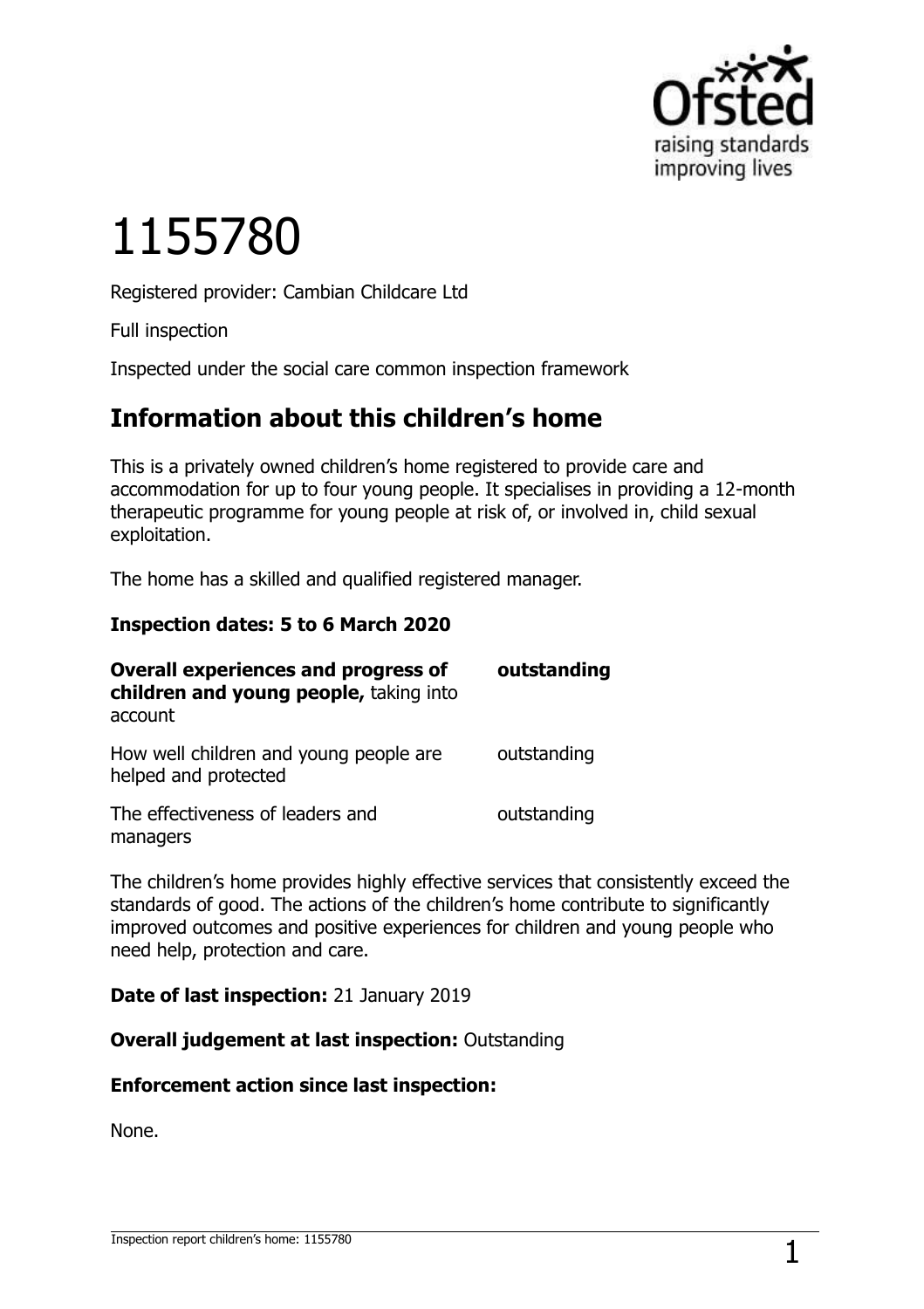

## **Recent inspection history**

| <b>Inspection date</b> | <b>Inspection type</b> | <b>Inspection judgement</b> |
|------------------------|------------------------|-----------------------------|
| 21/01/2019             | Full                   | Outstanding                 |
| 06/12/2017             | Full                   | Outstanding                 |
| 01/08/2016             | Full                   | Good                        |
| 14/04/2016             | Full                   | Inadequate                  |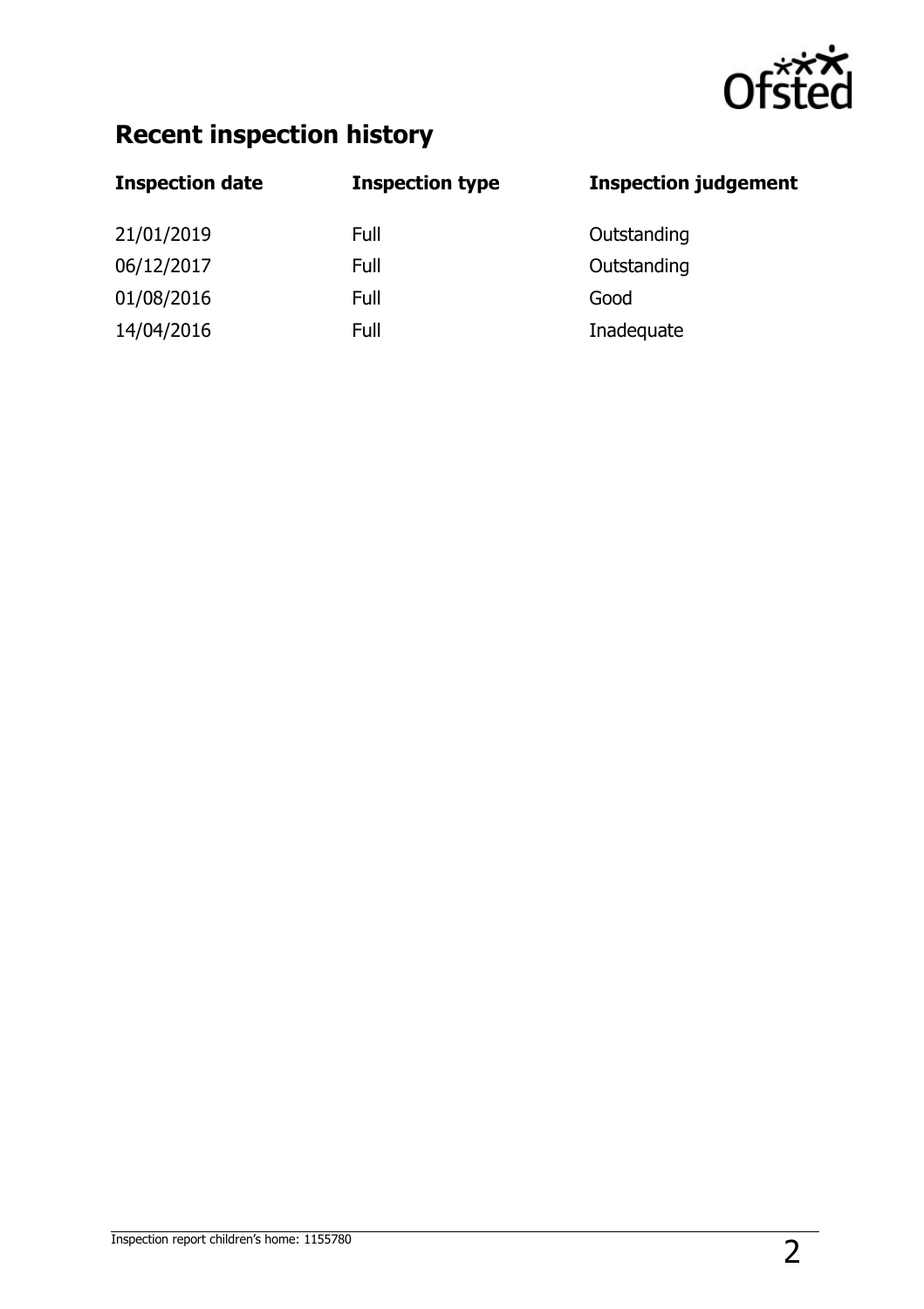

## **Inspection judgements**

#### **Overall experiences and progress of children and young people: outstanding**

Young people living at this home make remarkable progress from their starting points. A prominent strength of the home is the child-centred approach taken by staff and their consideration of young people's views. Young people told the inspector that moving to this home was 'life changing'.

Care planning is highly effective. Young people understand their plans and work towards the agreed goals. Young people's progress is exceptional. This is evident in their educational achievements, their understanding of risks relating to child exploitation, and the positive changes in their behaviour. Overall, young people are more confident and have increased self-esteem and self-worth.

The registered manager and staff use research to inform the work they carry out with each young person. Research is embedded in young people's care plans and is individualised to them. This enhances the knowledge of staff and young people, as they gain a shared understanding of past and present behaviours. Young people also carry out their own research to evidence a viewpoint or opinion. This helps to educate young people about different topics.

Staff encourage and promote young people's amazing talents. These include singing and art. Photo books placed throughout the house capture the fun memories that young people have made and their many achievements. The home is beautifully maintained and young people have their own personalised bedrooms. This helps young people to feel valued and comfortable in their home.

Young people have high aspirations for the future. Staff help young people to achieve short- and long-term goals. Staff remind young people how much they have achieved and expertly support their continued progress.

Staff go above and beyond to help young people to stay in touch with their families. This is particularly important for young people who live away from their home area. Staff understand the importance of maintaining these relationships, and travel long distances with young people in order to do so.

Dedicated staff have excellent relationships with young people. Staff know and understand young people exceptionally well, and support them to achieve their goals and engage safely in the wider community. Young people take part in charity events such as cake sales and running 5 kilometres to raise money for those in need.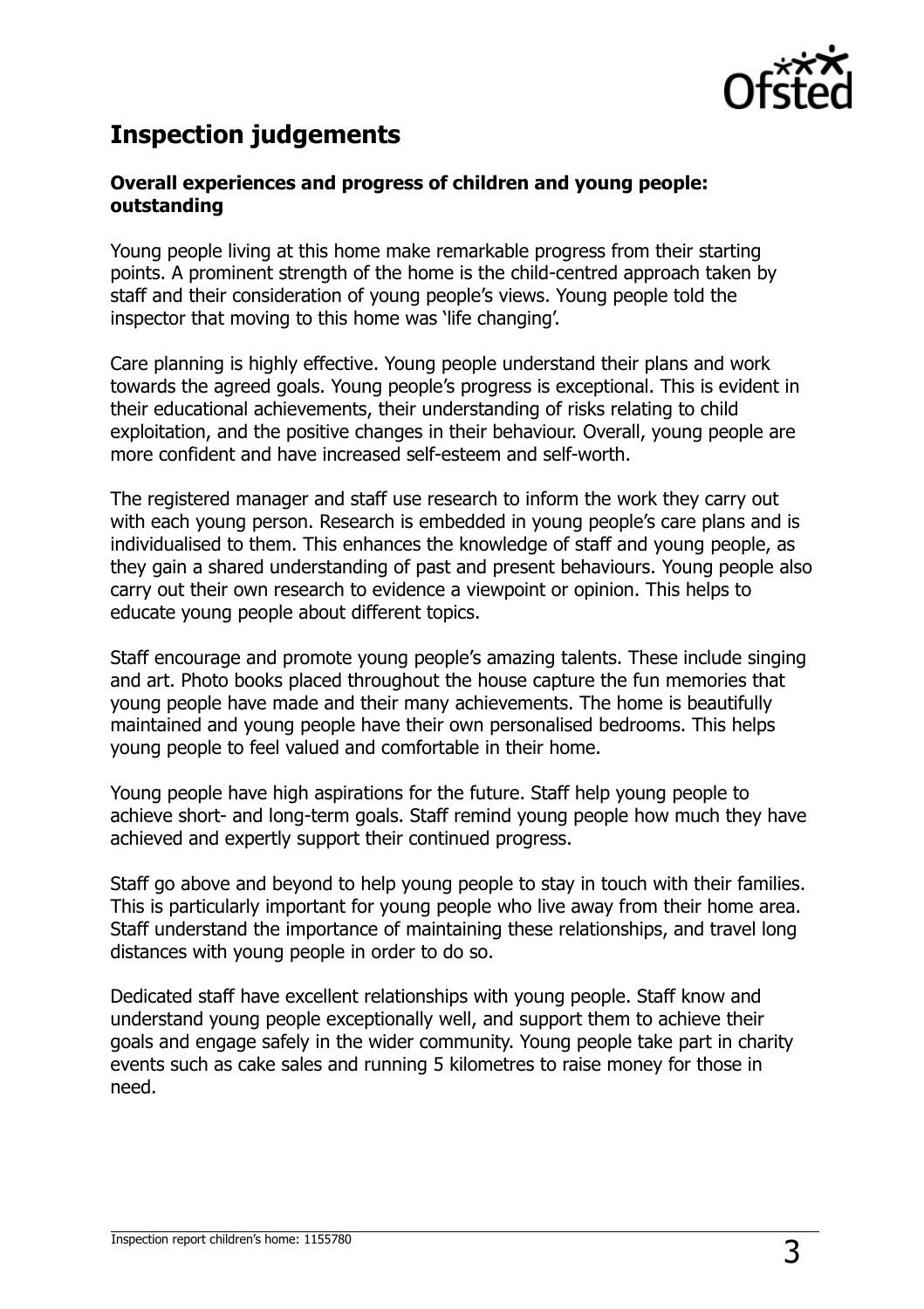

#### **How well children and young people are helped and protected: outstanding**

Staff are extremely vigilant in keeping young people safe. Prior to young people moving into the home, the expectations and boundaries are made clear to them and are implemented once young people move in. Staff provide young people with consistent care and follow young people's individualised risk assessments and behaviour management plans, which provide staff with clear guidance. Young people are kept safe from the day that they move into the home.

Young people do not go missing from this home. This is a highly significant achievement and has stopped one young person from becoming subject to a deprivation of liberty order, because staff have kept her safe without needing to use such intervention. Staff understand the 'push and pull factors' for young people and work with them to address any concerns or worries that they have. Young people feel safe, cared for and do not want to run away from this home. Young people enjoy free time away from the home without staff supervising them and they safely spend time in areas that have previously been a risk for them.

On occasions, staff have needed to physically intervene to keep young people safe. This has been as a last resort. Documentation is very detailed and focuses on the young person's experience of the incidents. The registered manager has excellent oversight of these records. He consistently identifies lessons that can be learned, and young people's views form a central part of that learning. As a result, young people feel listened to, and have confidence in the staff team's ability to keep them safe.

The registered manager reviews every incident that takes place in the home. Learning is carried out as a team, with knowledge being updated through training and discussions.

The registered manager and staff respond extremely well when young people harm themselves. Staff are supportive, caring and responsive. They work closely with health professionals to increase their knowledge, attend training and take time to understand why self-harm happens. Young people, with help from the staff, have gradually developed other coping strategies, and incidents in which young people harm themselves have reduced in number.

The registered manager and the staff have an exceptional understanding of the risks relating to child sexual exploitation and grooming, and the impact of childhood trauma. Staff continually develop their knowledge through research. They share this knowledge with the young people and listen to young people's experiences. Having such a secure knowledge base allows staff to support young people effectively and keep them safe.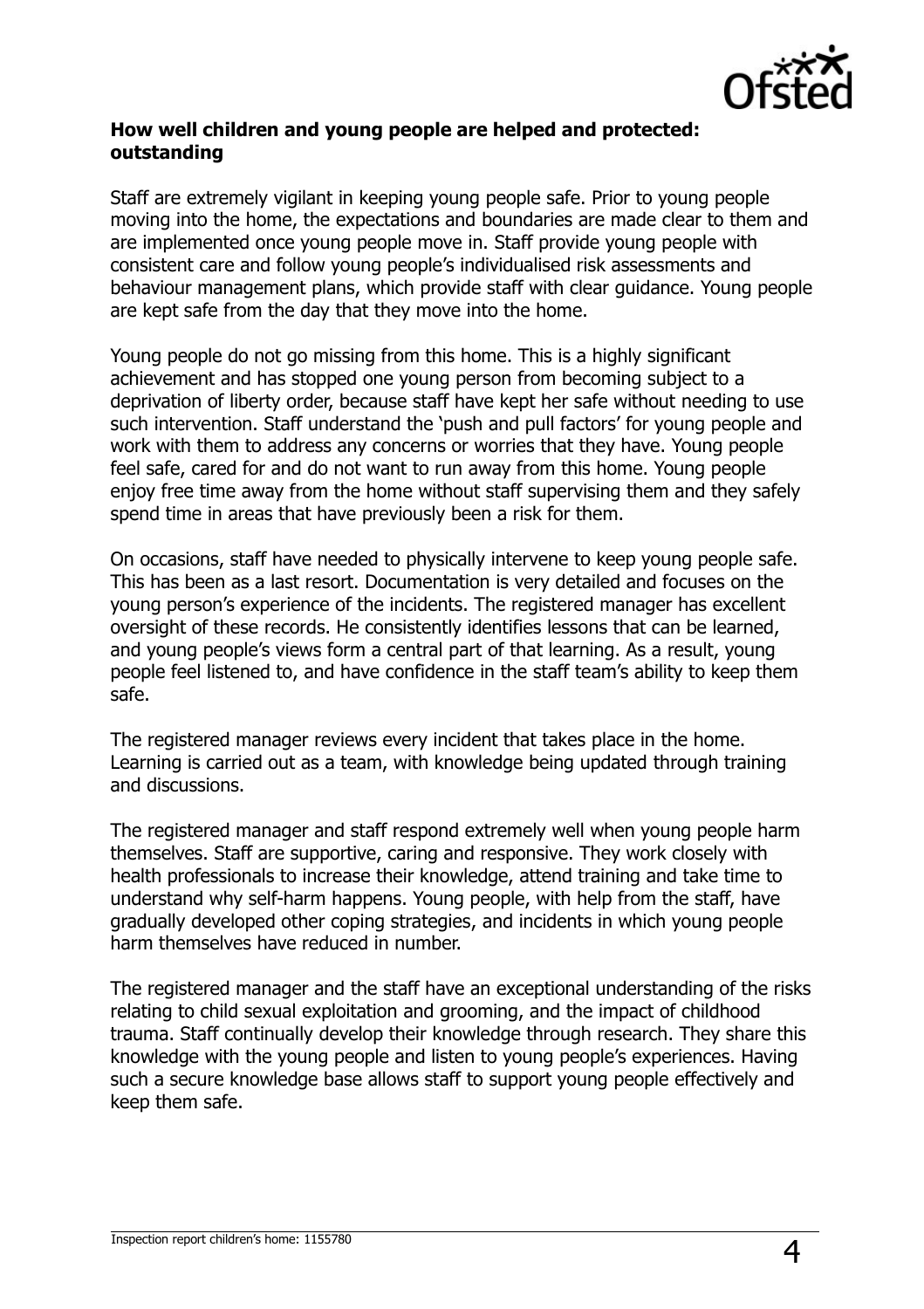

#### **The effectiveness of leaders and managers: outstanding**

The registered manager is exceptional. His skill is reflected in the sustained judgement of outstanding. This has been achieved with the support of an equally skilled deputy manager. The members of the management team are child focused. They care for the young people as any good parent would. This ethos is mirrored by the staff team.

The registered manager and deputy manager advocate for young people until their voice is heard. They will not accept poor practice from others who are not safeguarding young people or promoting their well-being. The managers have supported young people to challenge the decisions and plans of the police and local authorities. Such challenge has been successful, and has reduced worry and anxiety for young people. This also helps young people to build trusting relationships with the managers and staff.

Professionals could not speak highly enough of the registered manager and deputy manager. Social workers recognise the exceptional progress that young people make because of the help and support that they receive.

The registered manager is supportive of the staff team. He develops his team well. Each member of staff has monthly supervision and a personal development plan that is continually reviewed. These plans are of incomparable quality. The staff spoke highly of the management team.

The registered manager values and appreciates the staff team. Staff and young people nominate staff for 'employee of the month' and awards are displayed in the office. This gives staff the opportunity to reflect on positive practice and celebrate their achievements.

Staff are well trained. Mandatory training is complemented and enhanced by the training delivered by the registered manager. The registered manager is skilled in delivering training and providing staff with learning opportunities.

The registered manager's monitoring and review systems are excellent, and allow him to fully understand the home's strengths and areas for development. The monitoring systems show sustained and continued progress over several years, and evidence the consistent progress that young people make.

Young people know how to complain and are thanked for doing so. Complaints are minimal because of the positive relationships that young people have with the staff. Young people feel confident about sharing their views and know that they will be listened to.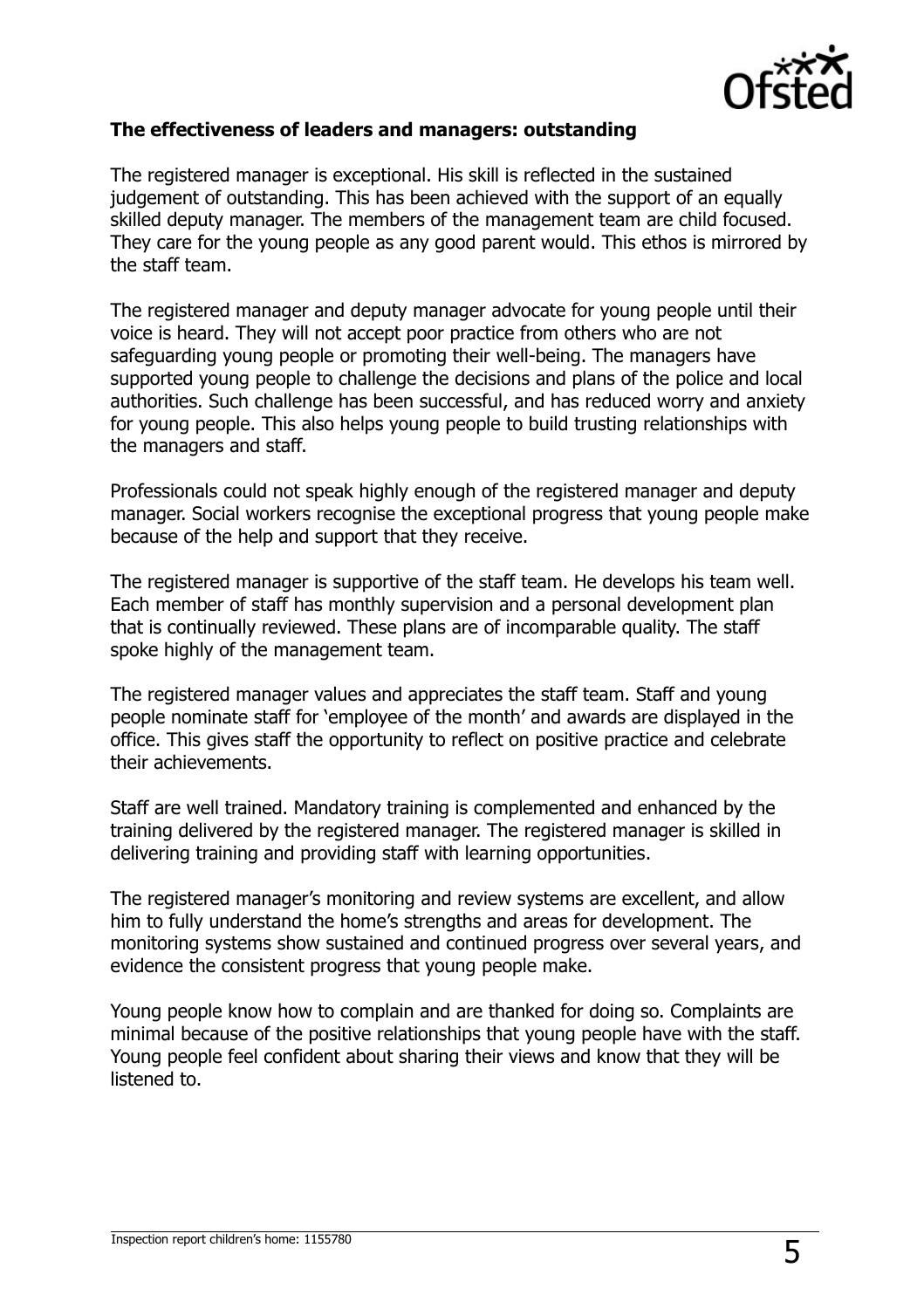

## **Information about this inspection**

Inspectors have looked closely at the experiences and progress of children and young people, using the 'Social care common inspection framework'. This inspection was carried out under the Care Standards Act 2000 to assess the effectiveness of the service, how it meets the core functions of the service as set out in legislation, and to consider how well it complies with the Children's Homes (England) Regulations 2015 and the 'Guide to the children's homes regulations including the quality standards'.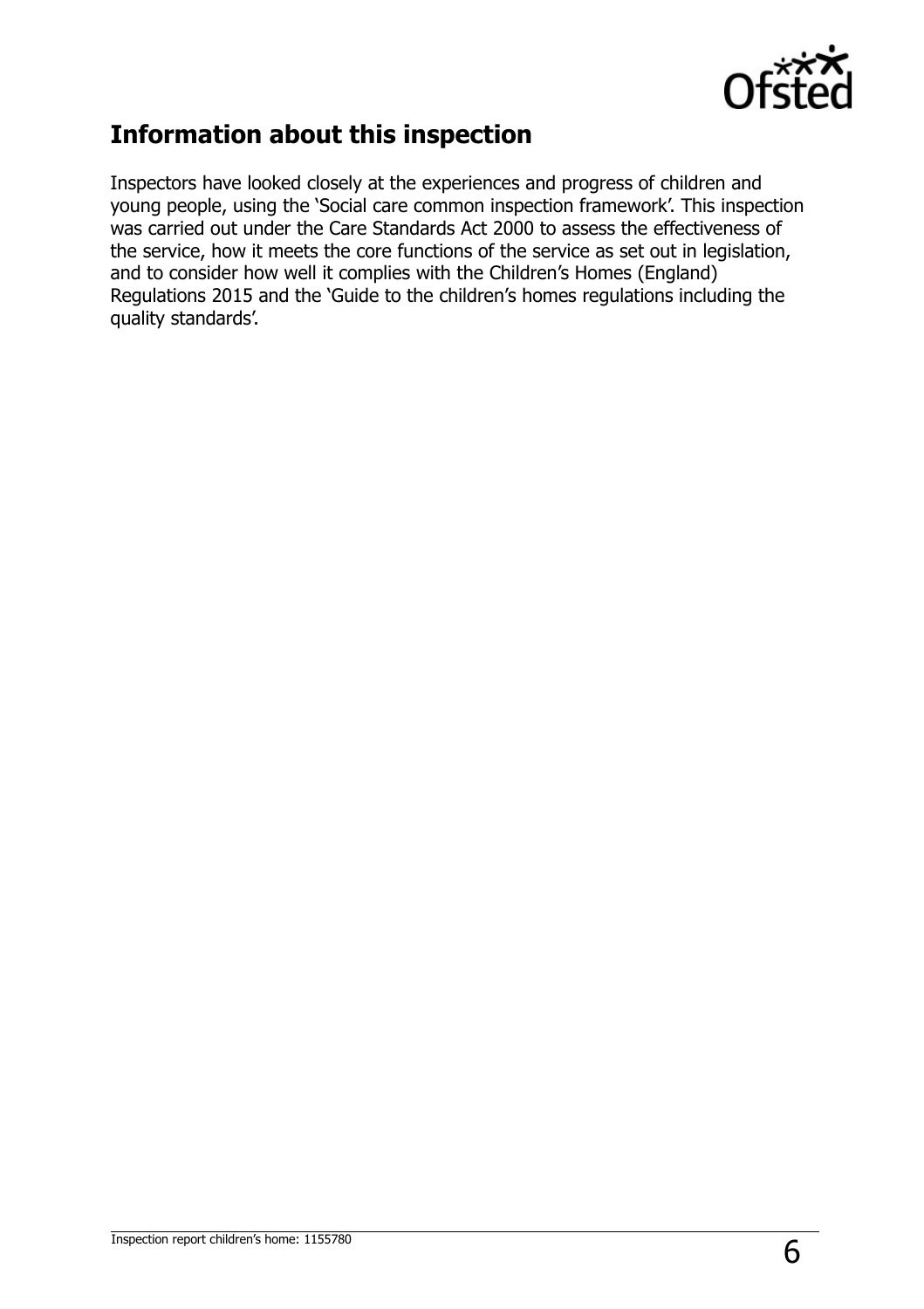

## **Children's home details**

**Unique reference number:** 1155780

**Provision sub-type:** Children's home

**Registered provider:** Cambian Childcare Ltd

**Registered provider address:** Metropolitan House, 3 Darkes Lane, Potters Bar EN6 1AG

**Responsible individual:** Jack Smallman

**Registered manager:** Aaron Gough

### **Inspector**

Lisa O'Donovan, Social Care Inspector